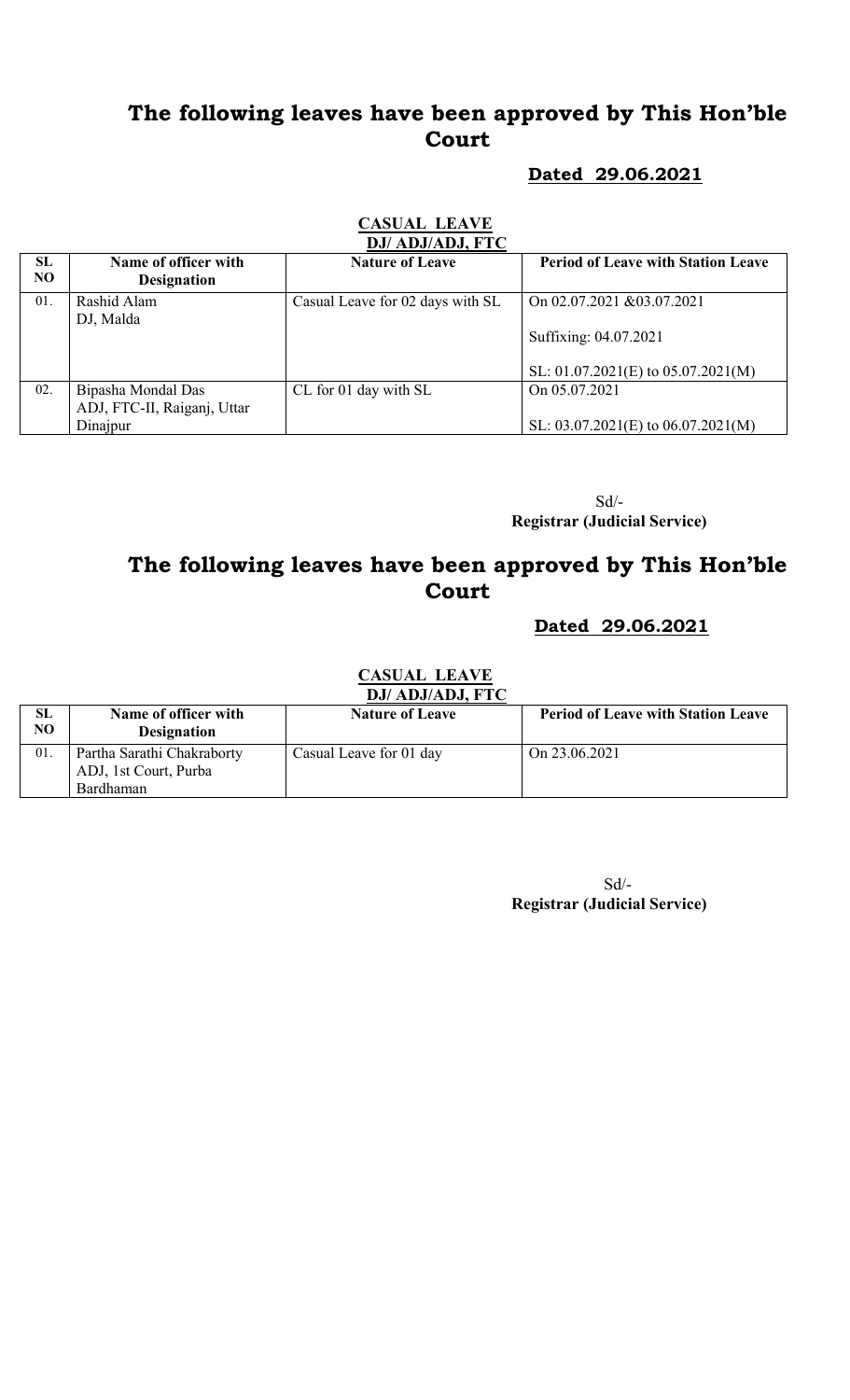## The following Leaves have been approved by this Hon'ble Court

#### Dated: 29.06.2021

#### DJ/ ADJ

| SL<br>N <sub>O</sub> | Name of officer with Designation                                                  | <b>Nature of Leave</b>   | <b>Period of Leave with Station Leave</b> |
|----------------------|-----------------------------------------------------------------------------------|--------------------------|-------------------------------------------|
| 01.                  | Sri Jimut Bahan Biswas<br>ADJ, North & Middle Andaman,<br>Mayabunder, A&N Islands | Earned Leave for 03 days | From 28.04.2021 to 30.04.2021             |

## ADJ,FTC/CJ(SD)

| <b>SL</b><br>NO | Name of officer with Designation                  | <b>Nature of Leave</b>   | <b>Period of Leave with Station Leave</b> |
|-----------------|---------------------------------------------------|--------------------------|-------------------------------------------|
| 02.             | Sri Hemanta Sinha<br>ADJ, FTC, Sadar, Cooch Behar | Earned Leave for 23 days | From 27.04.2021 to 19.05.2021             |

#### ACJM

| <b>SL</b><br>NO | Name of officer with Designation                          | <b>Nature of Leave</b>       | <b>Period of Leave with Station Leave</b> |
|-----------------|-----------------------------------------------------------|------------------------------|-------------------------------------------|
| 03.             | Sri Binay Kumar Nonia<br>ACJM, Sealdah, South 24-Parganas | Commuted Leave for 21 days   | From 04.06.2021 to 24.06.2021             |
|                 |                                                           | Quarantine Leave for 11 days | From 20.04.2021 to 30.04.2021             |

## JM

| SL<br>N <sub>O</sub> | Name of officer with Designation                                                               | <b>Nature of Leave</b>          | <b>Period of Leave with Station Leave</b> |
|----------------------|------------------------------------------------------------------------------------------------|---------------------------------|-------------------------------------------|
| 04.                  | Sri Arvind Gaurisaria<br>JM, 2 <sup>nd</sup> Court, Burdwan, Purba<br>Bardhaman                | Commuted Leave for 02<br>days   | From 21.06.2021 to 22.06.2021             |
| 05.                  | Sri Tanumoy Karmakar, Judicial<br>Magistrate First Class, 2 <sup>nd</sup> Court,<br>Port Blair | Quarantine Leave for 17<br>days | From 05.04.2021 to 21.04.2021             |

Sd/- Registrar (Judicial Service)